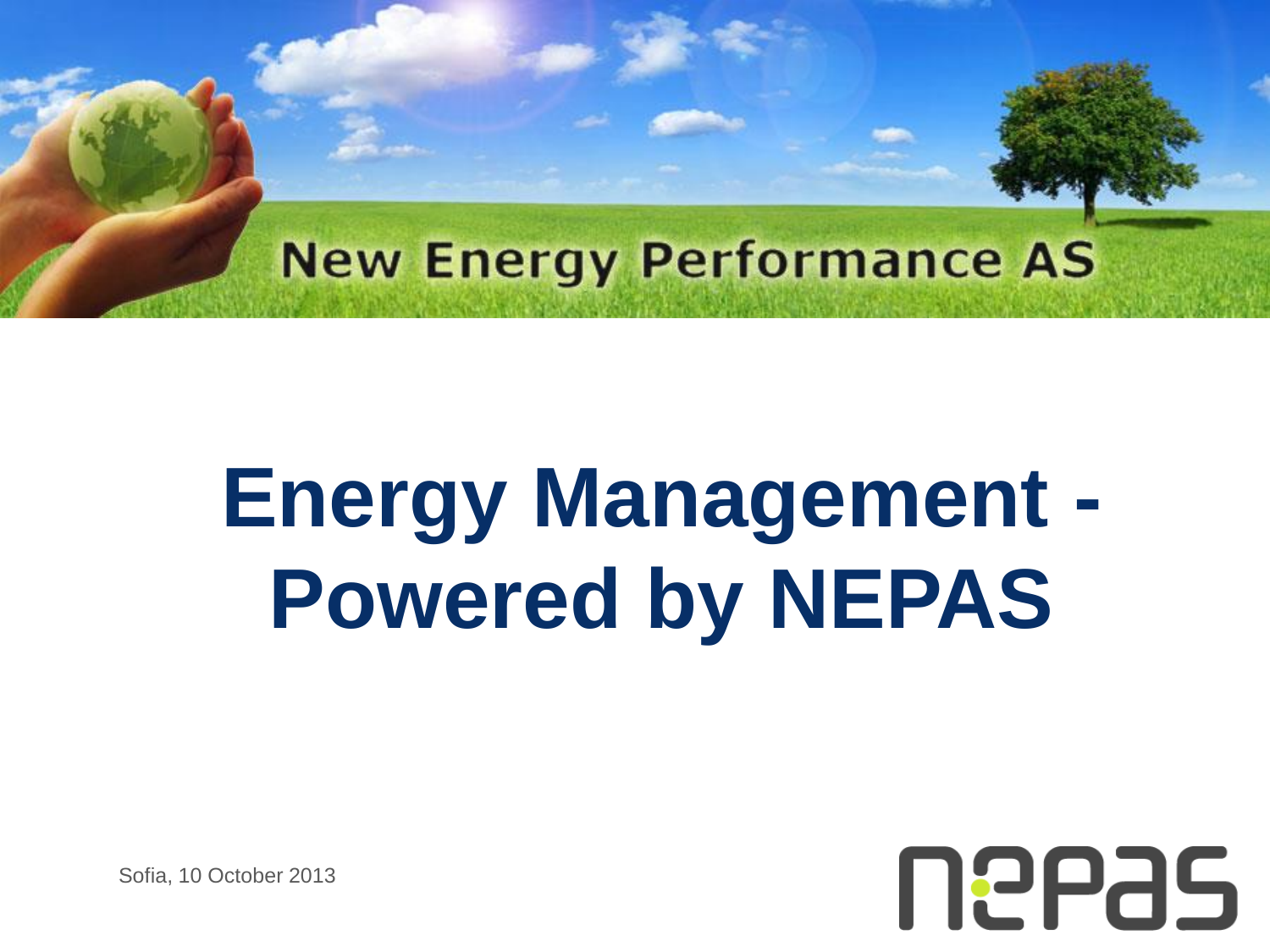### **NEPAS business**

Our ambition is to help clients in public and private sector to create new business opportunities by improving energy performance through energy management projects.

Our key competence is to provide professional assistance in developing innovative projects, seeking financial support and managing the implementation of the projects.



# Neeas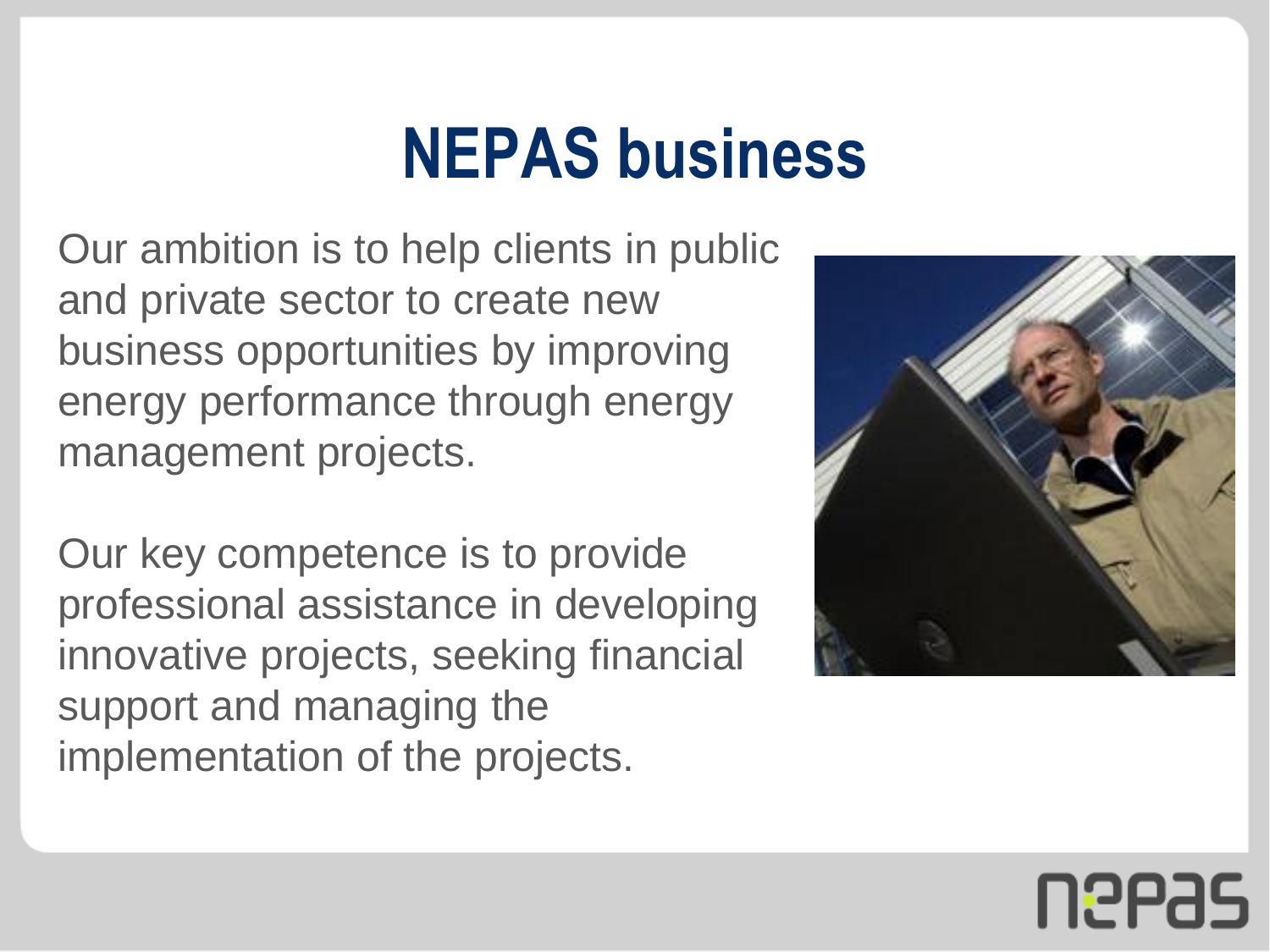#### **NEPAS products and services**



Our products and services are under the umbrella **energy management**, and include:

- Energy- and climate project development
- Fundraising from public grants
- Project management services
- Training courses and higher education

Neeas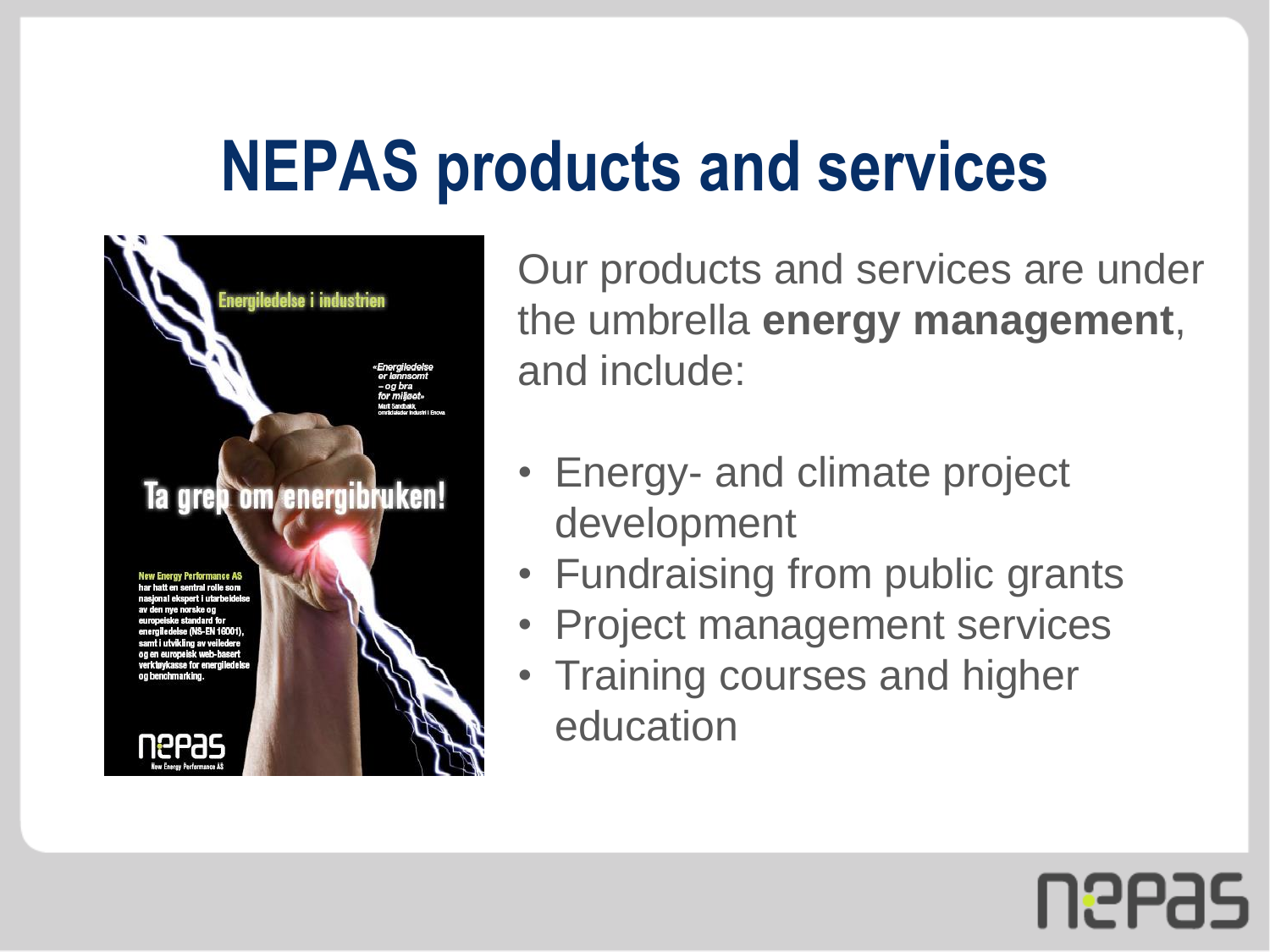## **NEPAS clients**

Our clients have a common objective to contribute to energy performance improvement, and are mainly from the following sectors:

- Public grant schemes
- Energy sector
- Municipalities
- Educational institutions



NYPZS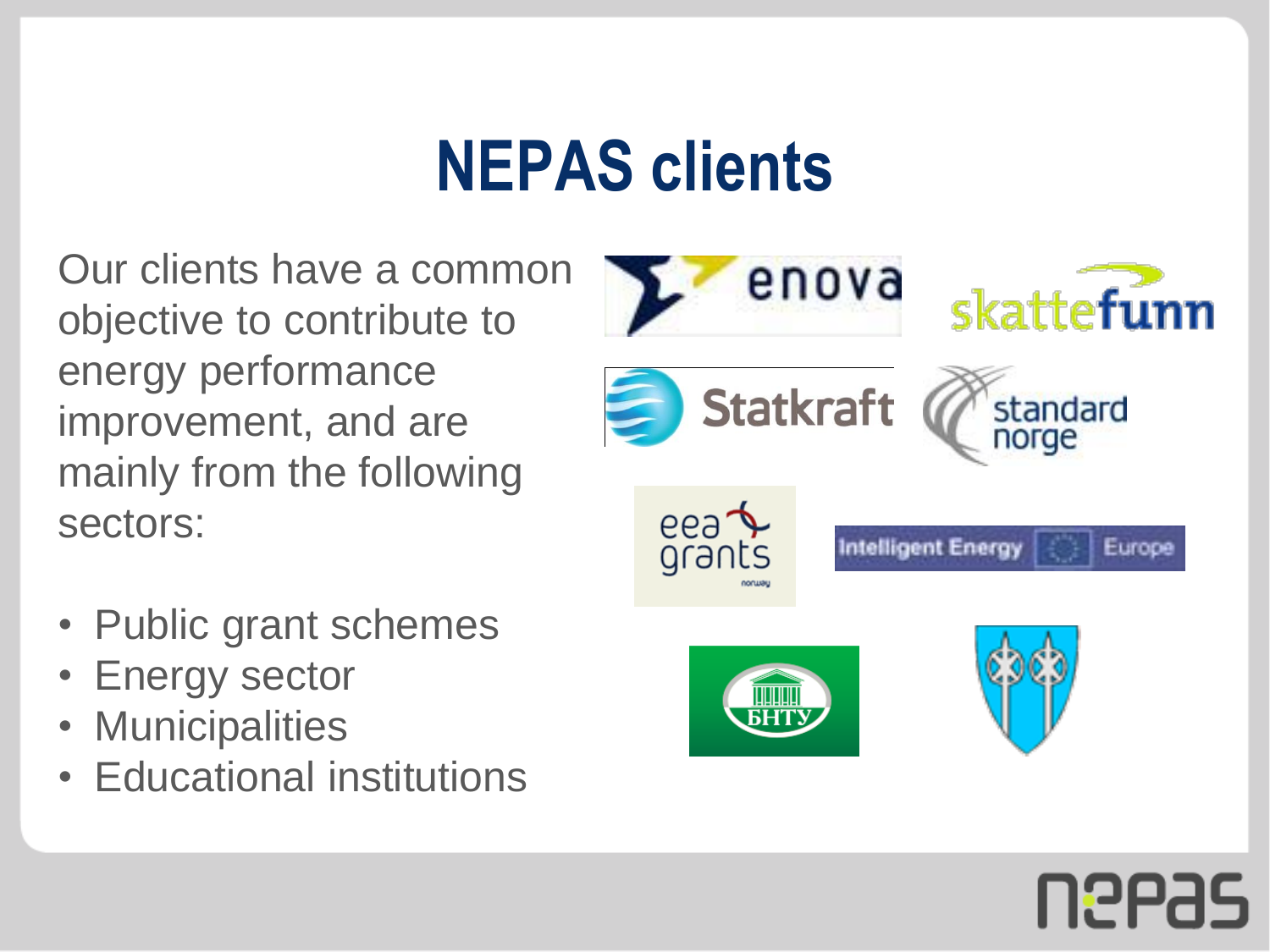#### **NEPAS staff**



**Hans Jacob Mydske** *Position:* **Managing Director**  *Academic title:* **Engineer, Master of Management (MM)** 

*Field of work:* **Programme administration EU-projects, renewable energy.** 

*Mobile:* **[+47 92 60 03 07](mailto:mydske@nepas.no)**  *E-mail:* **mydske@nepas.no**